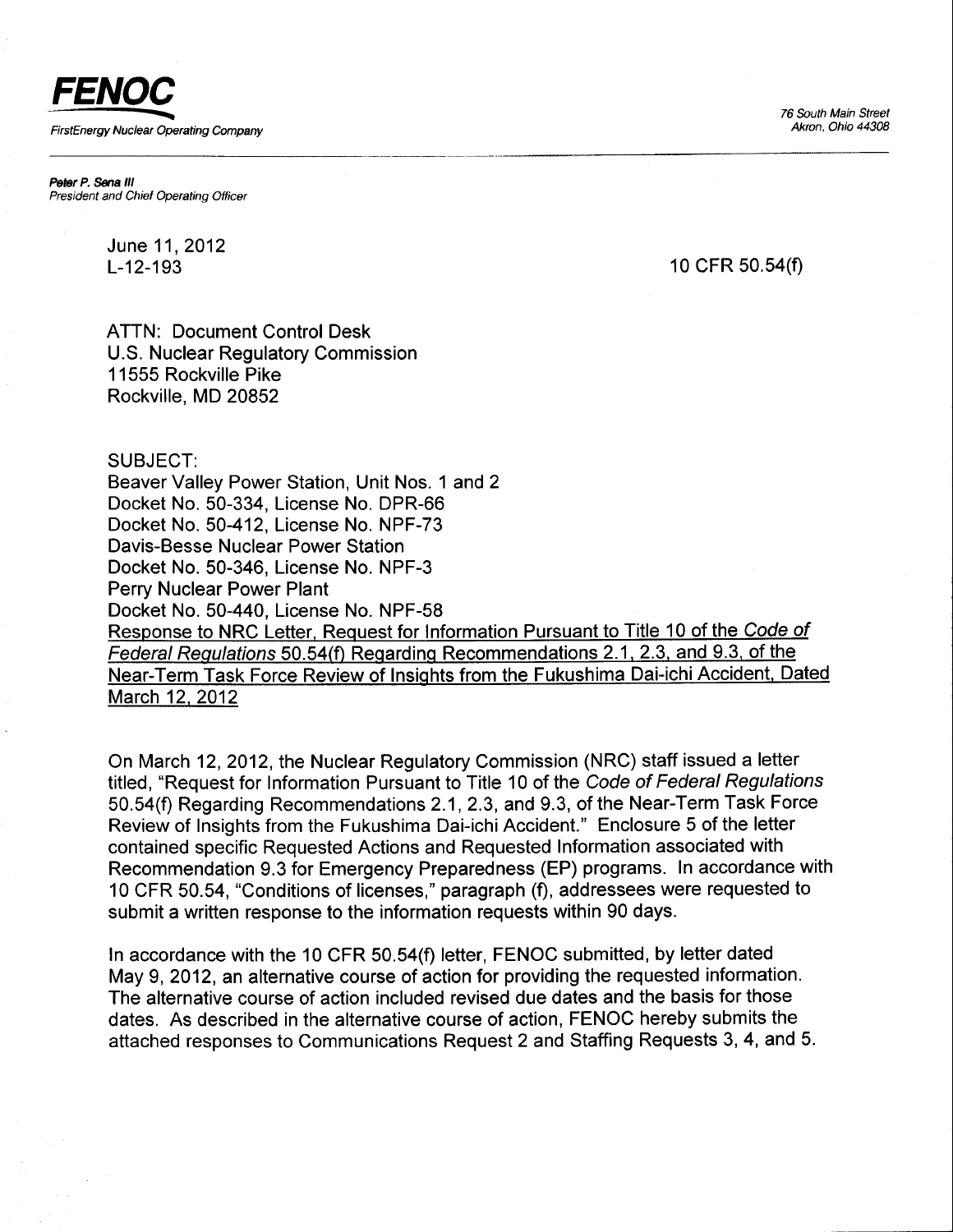Beaver Valley Power Station, Unit Nos. 1 and 2 Davis-Besse Nuclear Power Station Perry Nuclear Power Plant L-12-193 Page 2

This letter does not contain regulatory commitments. Should you have any questions concerning the contents of this letter, please contact Mr. Phil H. Lashley, Supervisor -Fleet Licensing, at 330-315-6808.

I declare under penalty of perjury that the foregoing is true and correct. Executed on June  $\prime\prime$  , 2012.

Respectfullv.

Peter Po Sanction

Peter P. Sena, lll

Attachment:

Requested lnformation Associated with Recommendation 9.3 for Emergency Preparedness (EP) Programs

cc: Director, Office of Nuclear Reactor Regulation (NRR) **NRC Region I Administrator** NRC Region lll Administrator NRC Resident Inspector (BVPS) NRC Resident Inspector (DBNPS) NRC Resident Inspector (PNPP) NRR Project Manager (BVPS) NRR Project Manager (DBNPS) NRR Project Manager (PNPP) Director BRP/DEP Site BRP/DEP Representative Utility Radiological Safety Board Executive Director, Ohio Emergency Management Agency, State of Ohio (NRC Liaison) Director, Pennsylvania Emergency Management Agency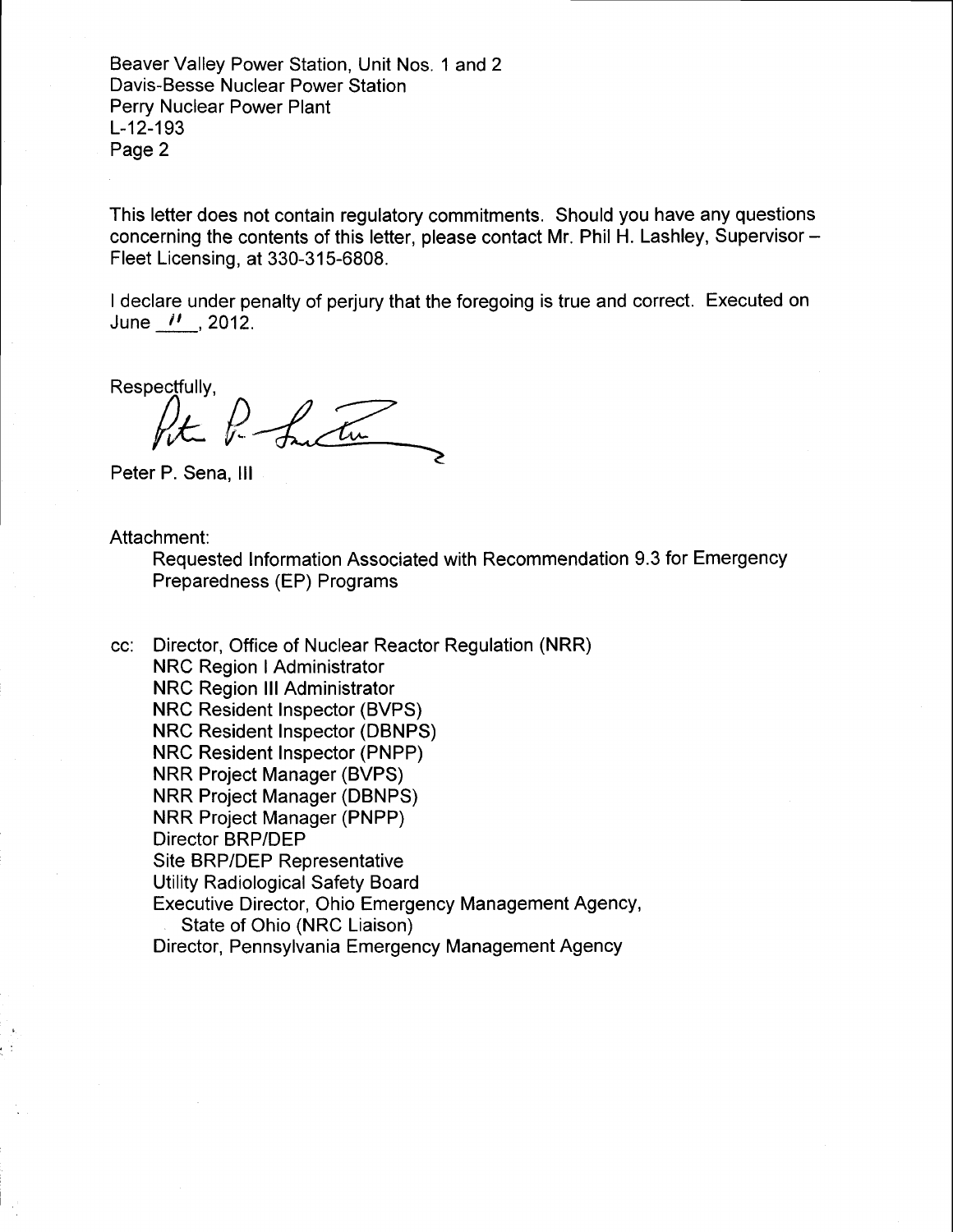### Attachment L-12-193

# Requested lnformation Associated with Recommendation 9.3 for Emergency Preparedness (EP) Programs Page 1 of 3

Enclosure 5 of the Nuclear Regulatory Commission (NRC) letter dated March 12,2012, issued pursuant to 10 CFR 50.54(f), contained requests for information associated with Near-Term Task Force Recommendation 9.3 for EP programs. By letter dated May 9, 2012, FirstEnergy Nuclear Operating Company (FENOC) committed to providing the following information by June 11,2012. The request is identified below by bold type, followed by the FENOC response.

#### Communications

Request 2: Addressees are requested to describe any interim actions that have been taken or are planned to be taken to enhance existing communications systems power supplies until the communications assessment and the resulting actions are complete.

#### Actions Taken

FENOC ordered additional satellite phones, batteries, and chargers to enhance existing communications systems. The equipment is to be divided amongst the FENOC plants: Beaver Valley Power Station, Unit Nos. 1 and 2 (BVPS), Davis-Besse Nuclear Power Station (DBNPS), and Perry Nuclear Power Plant (PNPP). Equipment ordered includes a total of 3 base station lridium satellite phones and 15 mobile lridium satellite phones. Each of the mobile phones comes with an emergency kit containing an alternating current (AC) travel phone charger, direct current (DC) automobile phone charger, solar charger, portable auxiliary antenna and antenna adapter in a hard shell storm case. To extend the antenna access of some mobile satellite phones, a total of eight fixed mast antennas were ordered. An antenna cable of approximately 130 feet was also ordered for each antenna.

To provide continual power for the mobile satellite phones, FENOC ordered a total of 62 rechargeable batteries, 31 four-bay satellite phone battery chargers, 31 single-bay satellite phone battery chargers, 31 DC automobile outlet charger cords to charge single- and four-bay battery chargers, and 16 solar panels to charge the battery in the phone.

FENOC intends to have two spare batteries per satellite phone. Each spare rechargeable battery allows approximately 3.2 hours of talking time or approximately 30 hours of standby time, depending on the use of the phone.

The four-bay satellite phone battery chargers are powered by AC and expected to be used for standby charging and maintaining batteries. The single-bay satellite phone battery chargers are powered by DC and expected to charge batteries in the field during an emergency or during the loss of main AC power. Charging time for the battery in the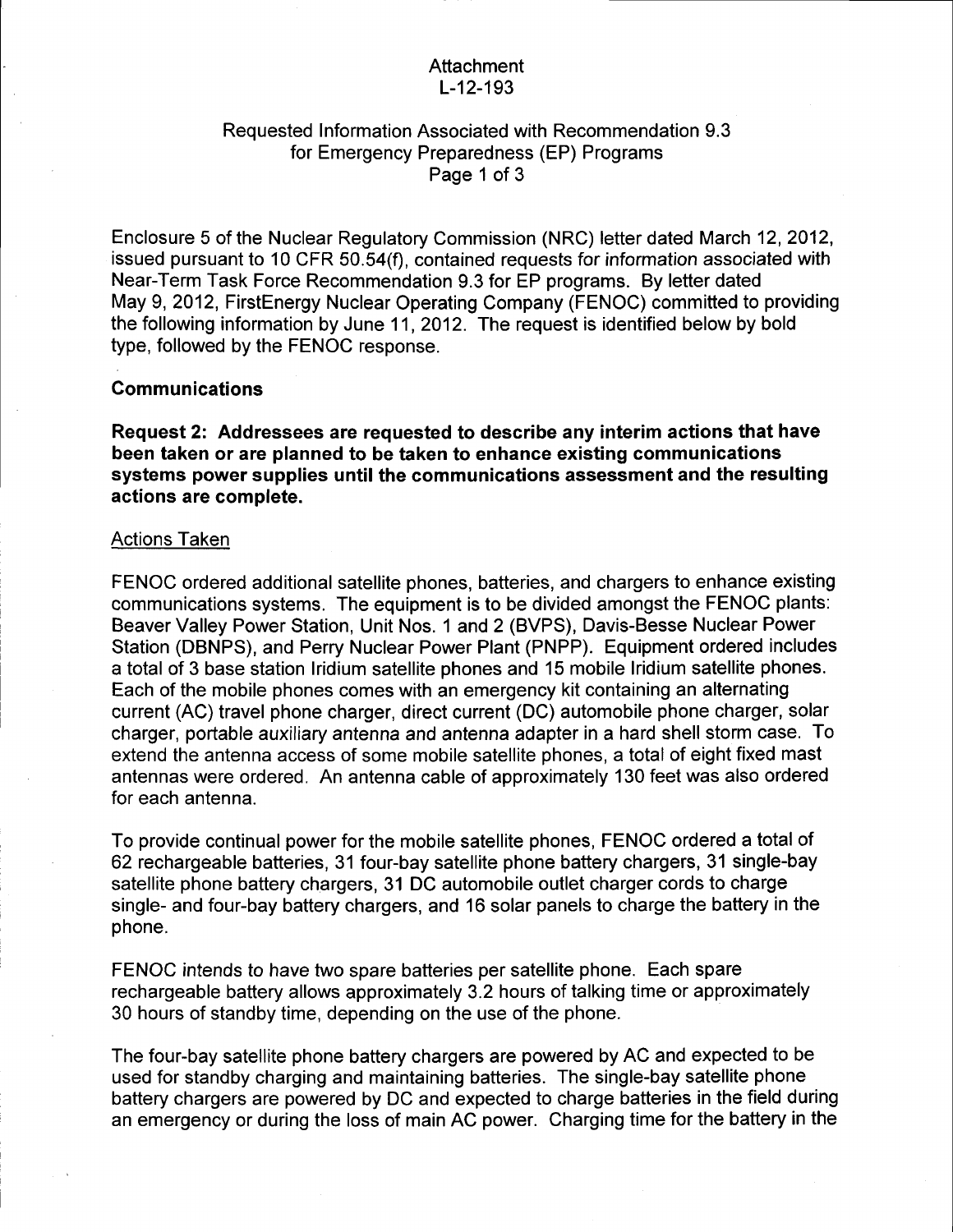Attachment L-12-193 Page 2 of 3

charger is 90 minutes. The solar panels to charge the battery in the phone are expected to be of minimal use, but do provide another alternate power source

The current communications systems are enhanced by providing satellite phone capability at plant locations not previously having this capability. The additional batteries and chargers allow the plants to maintain communications capabilities for an extended period of time.

### Actions Planned

The ordered equipment is expected to be delivered by July 9,2012, directly to the applicable FENOC plant: BVPS, DBNPS, and PNPP. FENOC intends to locate at least one base satellite station and two phones in diverse, protected locations and develop specific strategies for maintenance and storage.

### **Staffing**

# Request 3: ldentify how the augmented staff would be notified given degraded communications capabilities.

FENOC currently follows an "all respond" philosophy for emergency response organization (ERO) members following a large scale disaster, which is consistent with the guidance of NEI 12-01, Guideline for Assessing Beyond Design Basis Accident Response Staffing and Communications Capabilities . ERO members, including augmented staff, are expected to report to their emergency response facility during a large scale disaster.

This expectation is expressed in the ERO procedure at DBNPS and in ERO expectation communications at BVPS and PNPP. FENOC intends to strengthen the expectation for ERO members to report to their emergency response facility in the event of a natural disaster, loss of communication capabilities, or a widespread loss of the AC power grid by revising the FENOC Emergency Preparedness policy by June 29,2012.

# Request 4: ldentify the methods of access (e.9., roadways, navigable bodies of water and dockage, airlift, etc.) to the site that are expected to be available after a widespread large scale natural event.

BVPS is accessible by a state road, a paved county road, and the Ohio River. BVPS also has access to a helicopter landing pad located at the adjacent Bruce Mansfield station.

DBNPS is accessible by a state road, a paved county road, and Lake Erie. The site has several open areas that can be used to land a helicopter. Private docks are available to the south and north of the property for small boats.